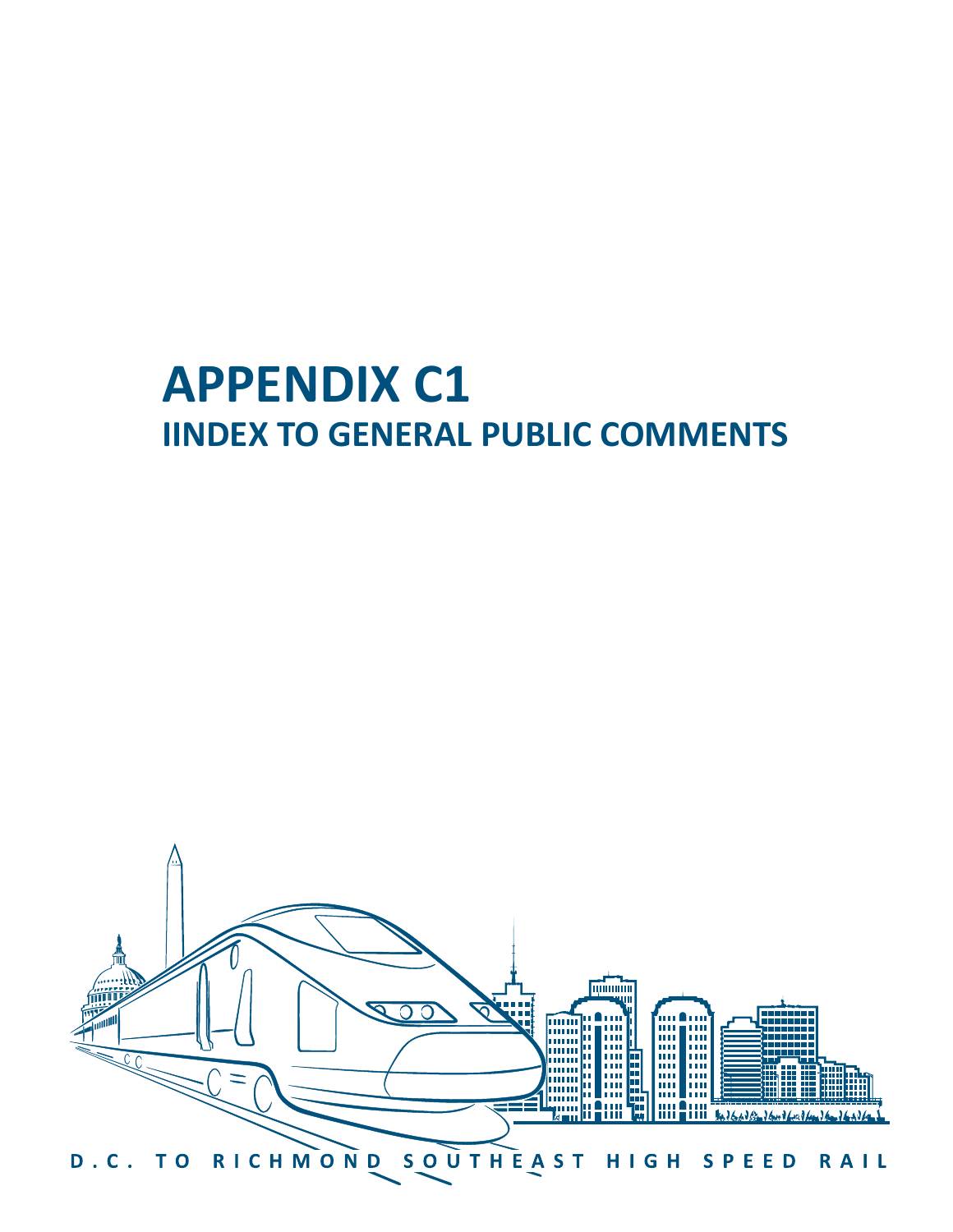# **Appendix C1 INDEX TO GENERAL PUBLIC COMMENTS**

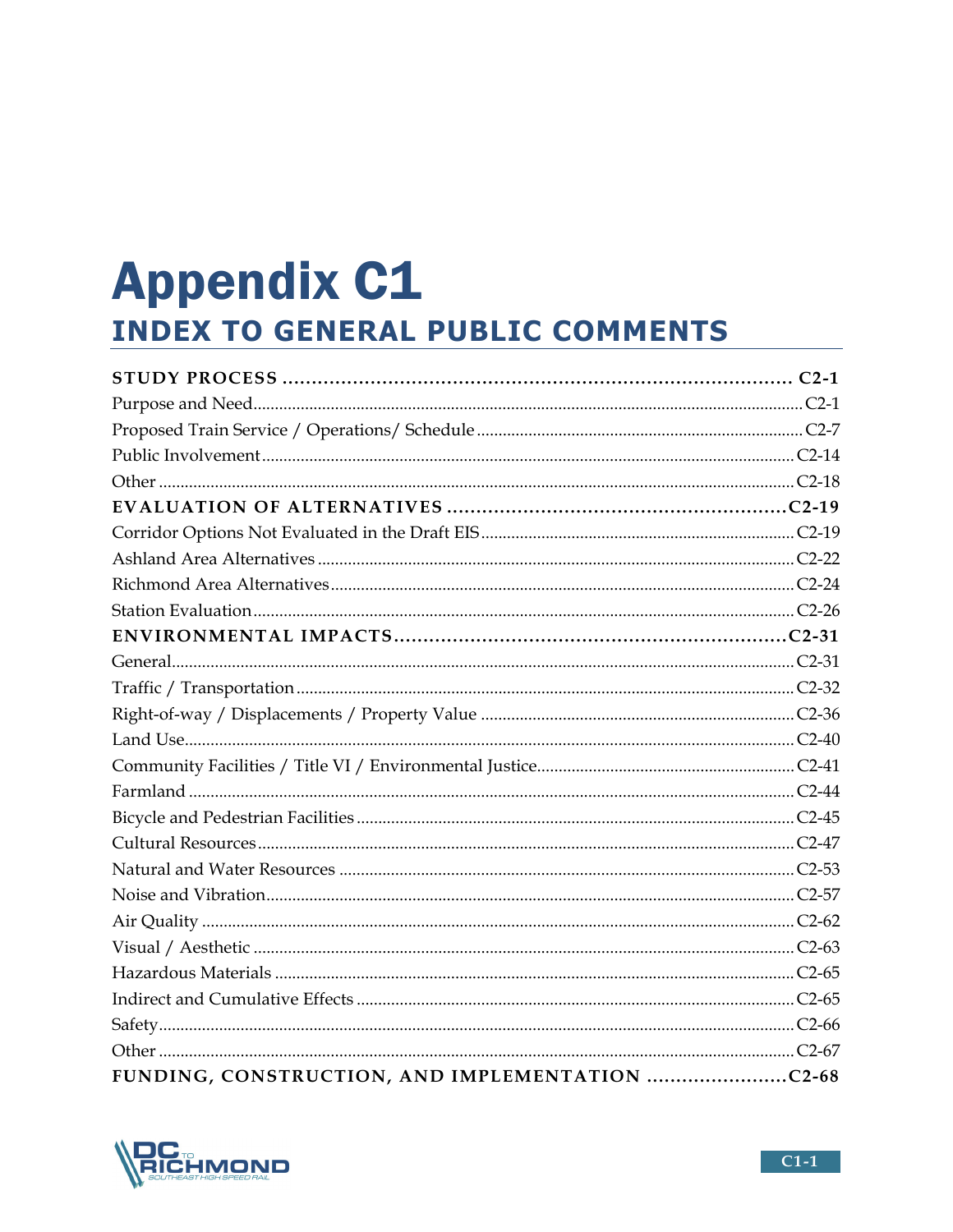## **STUDY PROCESS**

## **PURPOSE AND NEED**

- 1. How is the purpose of this Project different than the previous 2002 Tier I document? ...... C2-1
- 2. Why is the Project adding more trains? Existing Amtrak trains do not appear to be full, and the corridor does not appear to be a major commuter route. ............................................... C2-2
- 3. The 2002 Tier I EIS stated that this Project should minimize impacts by using existing rail corridors. Therefore, the bypass options under consideration as part of this Project do not conform to the Tier I recommendation. ...................................................................................... C2-3
- 4. The Project made a recommendation based on the assumption that Long Bridge and Union Station capacity improvements will be complete, when the timeline of neither is known. .......................................................................................................................................................... C2-3
- 5. Concerns over area-specific capacity needs ............................................................................... C2-4
	- a. Why is more rail capacity needed in Area 5 (Ashland) but not Area 2 (Northern Virginia)?
	- b. Additional rail capacity through Area 5 (Ashland) is not needed and not appropriate.
	- c. In all Build Alternatives, Ashland will become a choke point for rail traffic for the entire corridor and Project capacity goals will not be met.
- 6. CSXT does not support Build Alternative 5A (commonly known as the "3-2-3" option) due to capacity constraints. Why is it considered? Isn't their support required to meet the Purpose and Need of the Project? ............................................................................................................... C2-4
- 7. The Purpose and Need is based on an analysis of the "current" Need for the Project. However, the Draft EIS stated that the Project would be constructed between 15 and 25 years from now and the projections of the demand for enhanced passenger rail and freight service are presented for between 2025 and 2045**—**neither of which are "current." ............................... C2-5
- 8. The DC2RVA proposed solutions do not demonstrate that the rail options will truly support the service growth and results required to meet the Project Purpose and Need. ................ C2-6
	- a. Why is a proposed third track needed?
	- b. Are even more tracks needed?
	- c. Would it be worth it from a cost-benefit perspective to add more lines as part of this Project, to plan for the future?
- 9. There is no point to this Project without a national plan for better passenger rail. ............. C2-6
- 10. High speed rail won't meaningfully reduce vehicle traffic, which is stated as an element of the Purpose and Need. The touted reduction in I-95 congestion by adding a high speed rail in the Project documentation is not true. ........................................................................................ C2-7

## **PROPOSED TRAIN SERVICE / OPERATIONS / SCHEDULE**

1. The lack of specific travel time saved associated with each Build Alternative in the Draft EIS suggests the Project will provide negligible benefits for unacceptable costs. ...................... C2-7

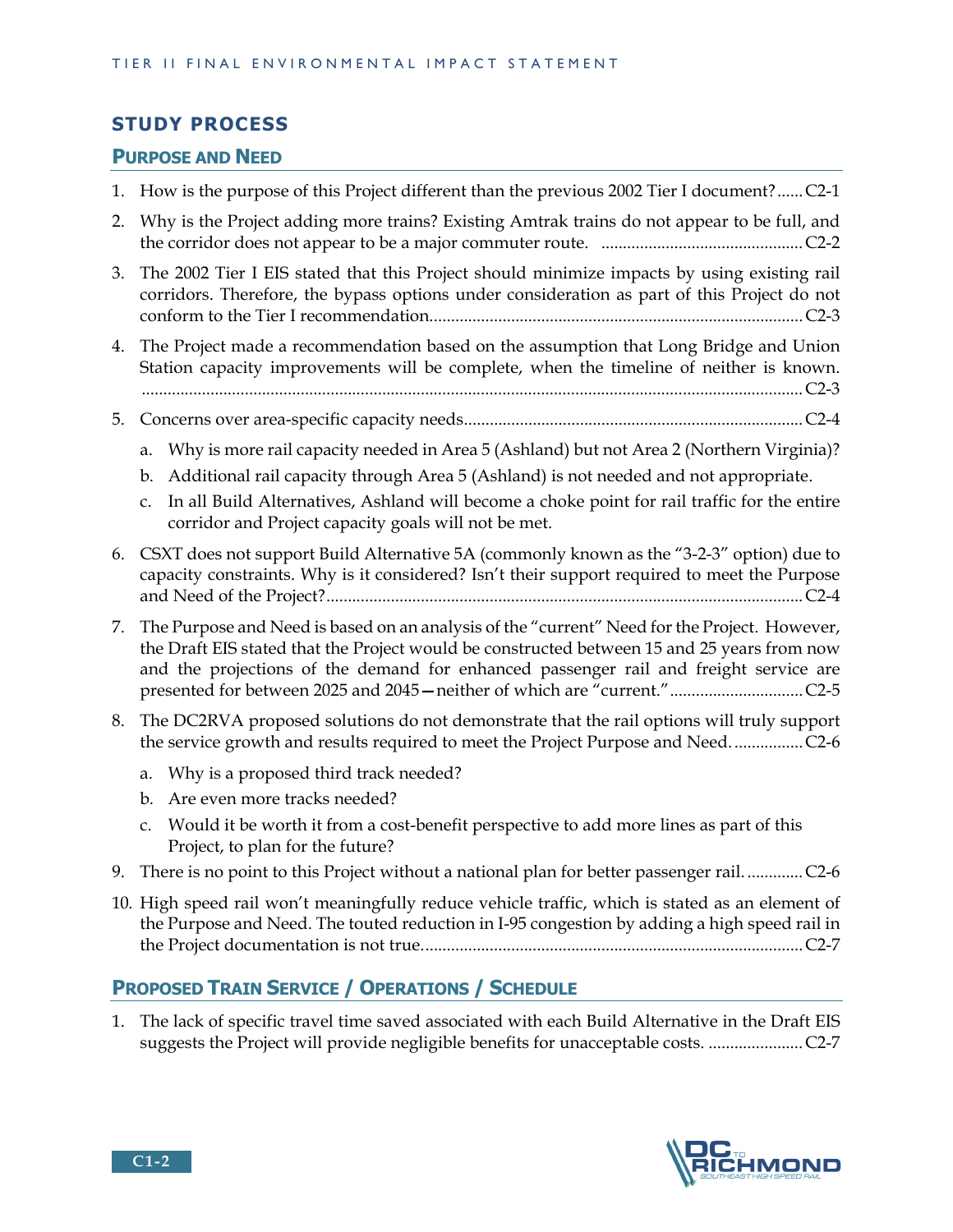| 2. | Amtrak service is not a reliable transportation choice. Amtrak doesn't need to be faster, just<br>more reliable. What is this Project doing to improve the frequent delays and/or cancellations |                                                                                                                                                                                                                                                                                                                      |  |  |  |
|----|-------------------------------------------------------------------------------------------------------------------------------------------------------------------------------------------------|----------------------------------------------------------------------------------------------------------------------------------------------------------------------------------------------------------------------------------------------------------------------------------------------------------------------|--|--|--|
| 3. | The passenger trains proposed by the Project should go faster. This is not true high speed rail                                                                                                 |                                                                                                                                                                                                                                                                                                                      |  |  |  |
| 4. |                                                                                                                                                                                                 |                                                                                                                                                                                                                                                                                                                      |  |  |  |
|    | a.                                                                                                                                                                                              | The Project does not use the most up-to-date technology, such as hyperloop.                                                                                                                                                                                                                                          |  |  |  |
|    | b.                                                                                                                                                                                              | This type of rail is an antiquated system and is not the future of transportation.                                                                                                                                                                                                                                   |  |  |  |
|    | c.                                                                                                                                                                                              | No consideration is given to the fact that rail technology is changing (as reported in<br>Draft EIS Appendix I); this assumption should be added to the report and then<br>defended. The contents of Draft EIS Appendix J lists five types of transportation, but<br>fails to identify new or emerging technologies. |  |  |  |
| 5. |                                                                                                                                                                                                 |                                                                                                                                                                                                                                                                                                                      |  |  |  |
|    | a.                                                                                                                                                                                              | When will the proposed trains run?                                                                                                                                                                                                                                                                                   |  |  |  |
|    | b.                                                                                                                                                                                              | Why is there no late train?                                                                                                                                                                                                                                                                                          |  |  |  |
|    | c.                                                                                                                                                                                              | Are trips seven days a week?                                                                                                                                                                                                                                                                                         |  |  |  |
|    | d.                                                                                                                                                                                              | Are trips only for commuters?                                                                                                                                                                                                                                                                                        |  |  |  |
|    | e.                                                                                                                                                                                              | Monday through Friday service is insufficient, and weekends are needed too.                                                                                                                                                                                                                                          |  |  |  |
| 6. |                                                                                                                                                                                                 |                                                                                                                                                                                                                                                                                                                      |  |  |  |
|    | a.                                                                                                                                                                                              | Project forecasts of future freight should be viewed with skepticism.                                                                                                                                                                                                                                                |  |  |  |
|    | b.                                                                                                                                                                                              | The Project fails to anticipate major shifts in distribution patterns for freight that will be<br>implemented over the next 20 to 40 years.                                                                                                                                                                          |  |  |  |
|    | c.                                                                                                                                                                                              | The growth in the freight capacity is an assumption that may not hold up. Data<br>published by the Association of American Railroads shows that the number of carloads<br>in the year 2017 to date is below the number for the years 2015 and 2016.                                                                  |  |  |  |
|    |                                                                                                                                                                                                 | d. Higher speeds are needed by freight trains.                                                                                                                                                                                                                                                                       |  |  |  |
|    |                                                                                                                                                                                                 | e. Amtrak may use the rail corridor, but over 90% of rail traffic will be CSXT freight trains.                                                                                                                                                                                                                       |  |  |  |
|    |                                                                                                                                                                                                 |                                                                                                                                                                                                                                                                                                                      |  |  |  |
|    | a.                                                                                                                                                                                              | Are VRE changes part of the Project?                                                                                                                                                                                                                                                                                 |  |  |  |
|    | $\mathbf{b}$ .                                                                                                                                                                                  | Can night and/or weekend trains to VRE be added as part of this Project?                                                                                                                                                                                                                                             |  |  |  |
|    | c.                                                                                                                                                                                              | A better alternative would be to expand commuter service between Fredericksburg and<br>Richmond by the VRE or use Mobile Diesel Units to provide service connecting with VRE.                                                                                                                                        |  |  |  |

8. Reliable travel times and schedules are an unachievable goal even if all of the recommendations of the Draft EIS were adopted because many of the trains originate outside of the corridor. The Draft EIS fails to acknowledge barriers to faster or more reliable travel times that are outside of the area of proposed DC2RVA capacity improvements, such as at Long Bridge across the Potomac River or at Washington's Union Station. The improvements will not make corridor trains a competitive alternative to automobiles and are not worth the costs to affected stakeholders. ................................................................................................... C2-13

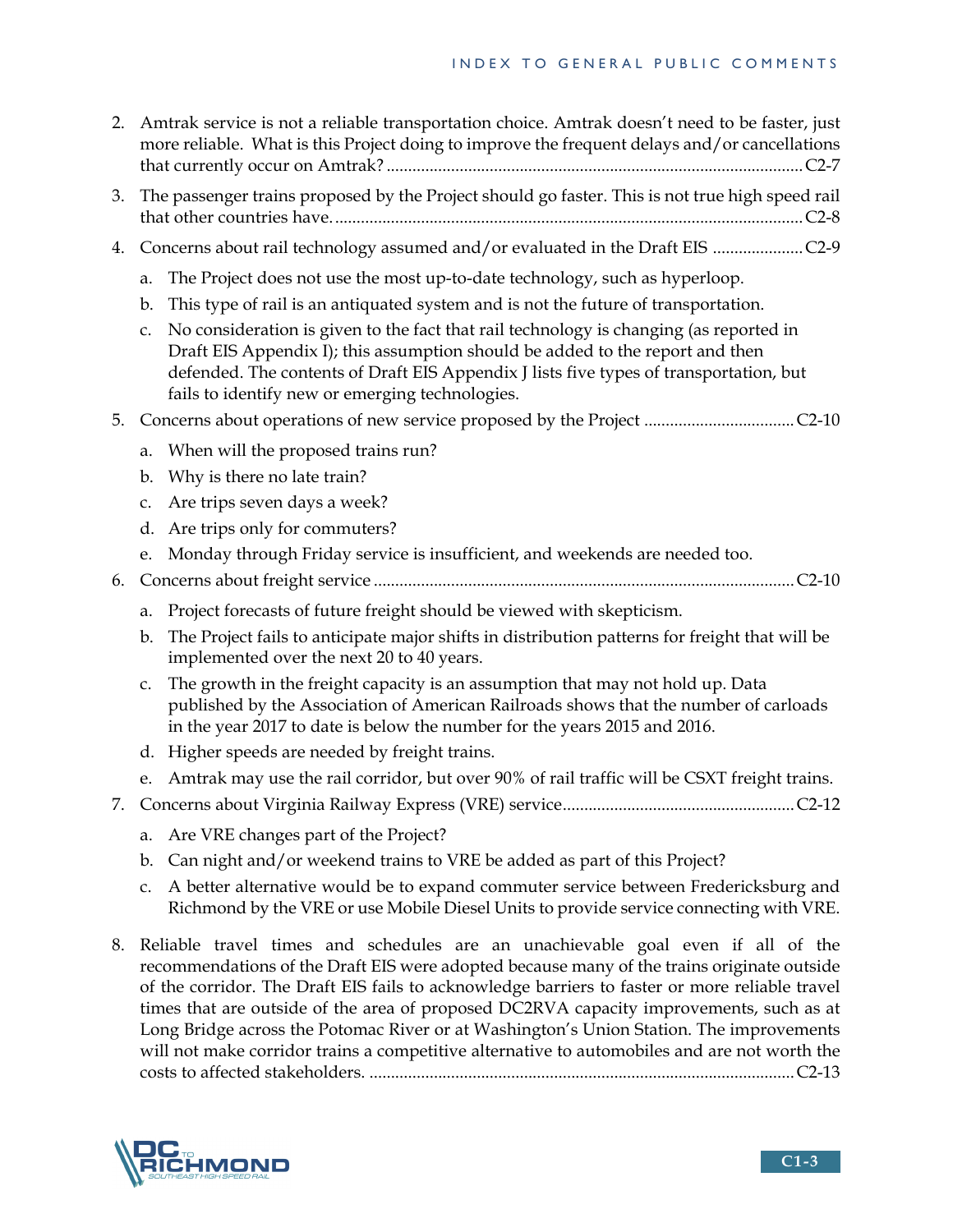#### TIER II FINAL ENVIRONMENTAL IMPACT STATEMENT

- 9. Concerns about the design of track crossovers ....................................................................... C2-14
	- a. Did the Project consider upgrading all rail line crossovers along the corridor to be at least 45 mph?
	- b. The current crossovers at Doswell and Milford are only 30 mph and the resulting approaching signals slow trains down farther out than is necessary, both of which results in operations delays in the corridor.

## **PUBLIC INVOLVEMENT**

- 1. How are our voices being heard? .............................................................................................. C2-14
	- a. Are email and written comments being processed the same way?
	- b. Mass comments dilute the messages of local residents.
	- c. The comment-response is an unethical process **—** "form" comments sent through autogenerated websites should be eliminated/should not be "counted" as equivalent to citizen comments.
	- d. Will all repeat comments by a single person be counted as individual comments in the record?
	- e. What is considered more helpful by the DRPT**—**the total number of comments for or against an option or the quality of the comments?
- 2. Concerns about public outreach and involvement in Area 5 (Ashland) ............................. C2-15
	- a. Within Ashland, the communication and transparency with the public was lacking.
	- b. Homeowners along the proposed bypass should have been included/notified earlier.
	- c. Ashland is getting a disproportionate amount of time/effort. It is one small town in a 123-mile corridor that will benefit from this Project.
	- d. Why did Ashland have to do something other communities have not completed (i.e., the CAC, subsequent to publication of the Draft EIS)?
- 3. What was the outcome of the Ashland CAC after the publication of the Draft EIS? ...... C2-16
	- a. How does it affect analyses that occurred within the Draft EIS or in the Final EIS?
	- b. There needs to be a formal comment period on any recommendations in Area 5 prior to the next step in the process.
- 4. DRPT has ignored public input for not expanding the CSXT rails. ..................................... C2-17

#### **OTHER**

- 1. Will this process happen again in 20 years because of infrastructure upgrade issues? .... C2-18
- 2. Opposition to CSXT's level of involvement in the Project..................................................... C2-18
	- a. CSXT is not funding its fair share of this Project.
	- b. CSXT attempt to "control" the decision of Ashland based on their own in-house study of Project impact on CSXT.

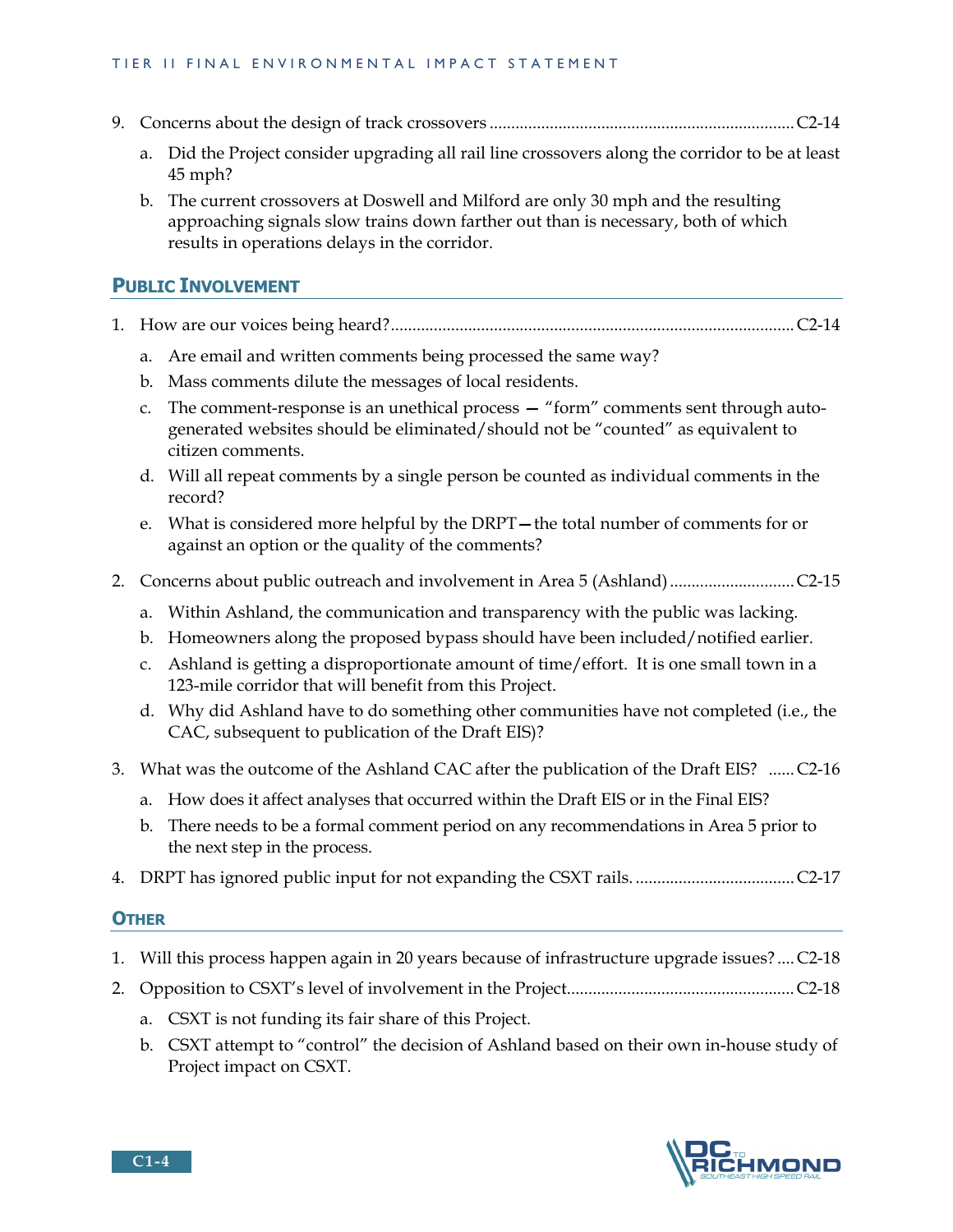# **EVALUATION OF ALTERNATIVES**

# **CORRIDOR OPTIONS NOT EVALUATED IN THE DRAFT EIS**

- 1. Did the Project consider improvements outside of the existing rail corridor to improve train speed (such as construction of straighter lines, separate additional rail lines, flyovers, and/or tunnels)? ........................................................................................................................................ C2-19
- 2. Did the Project consider moving all freight rail away/separate from passenger rail? ..... C2-20
	- a. It is disappointing that no cost/benefit study was made of the alternative of diverting substantial numbers of freight trains to the existing rail line in Maryland along the Route 301 corridor. The expense of building a new Potomac River bridge at Dahlgren and building connecting tracks to the RF&P line would be outweighed by both the homeland security benefits of bypassing the national capital and the benefits of freeing up the Fredericksburg-D.C. line for passenger rail.
- 3. Did the Project consider improving highway capacity, instead of and/or in addition to rail capacity? ........................................................................................................................................ C2-21
- 4. Did the Project consider rail in the I-95 corridor right-of-way and/or within powerline rightof-way? .......................................................................................................................................... C2-21
- 5. Did the Project consider having two freight lines and two high speed passenger rail lines? ... ................................................................................................................................................... C2-22
- 6. Did the Project consider a three-track option with overtaking lanes (i.e., outer tracks would handle freight traffic and inner track would be utilized for passenger rail service only, in both directions)? ................................................................................................................................... C2-22

# **ASHLAND AREA ALTERNATIVES**

- 1. How and why was a western bypass alternative in the Ashland area brought forward as an alternative in the Draft EIS? ....................................................................................................... C2-22
- 2. Support for options not evaluated in the Draft EIS ................................................................ C2-23
	- a. One elevated track through downtown Ashland
	- b. Tunnel beneath the Town of Ashland
	- c. Bypass for vehicular traffic around Ashland
	- d. Use of the existing eastern rail alignment (i.e., the Buckingham Branch Line)
- 3. Could the proposed alignments through the Ashland Area (Area 5) be modified have less impacts overall, especially to homes? ....................................................................................... C2-24

# **RICHMOND AREA ALTERNATIVES**

- 1. How will the Project route trains on the S-Line in Richmond? Isn't exclusively using the S-Line a missed opportunity of capacity for the existing A-Line? ........................................... C2-24
- 2. The Richmond Area improvements should be further broken down into smaller projects that will allow for the steady increase of passenger rail service at Main Street Station to Hampton Roads and the Southeast United States. ................................................................................... C2-25

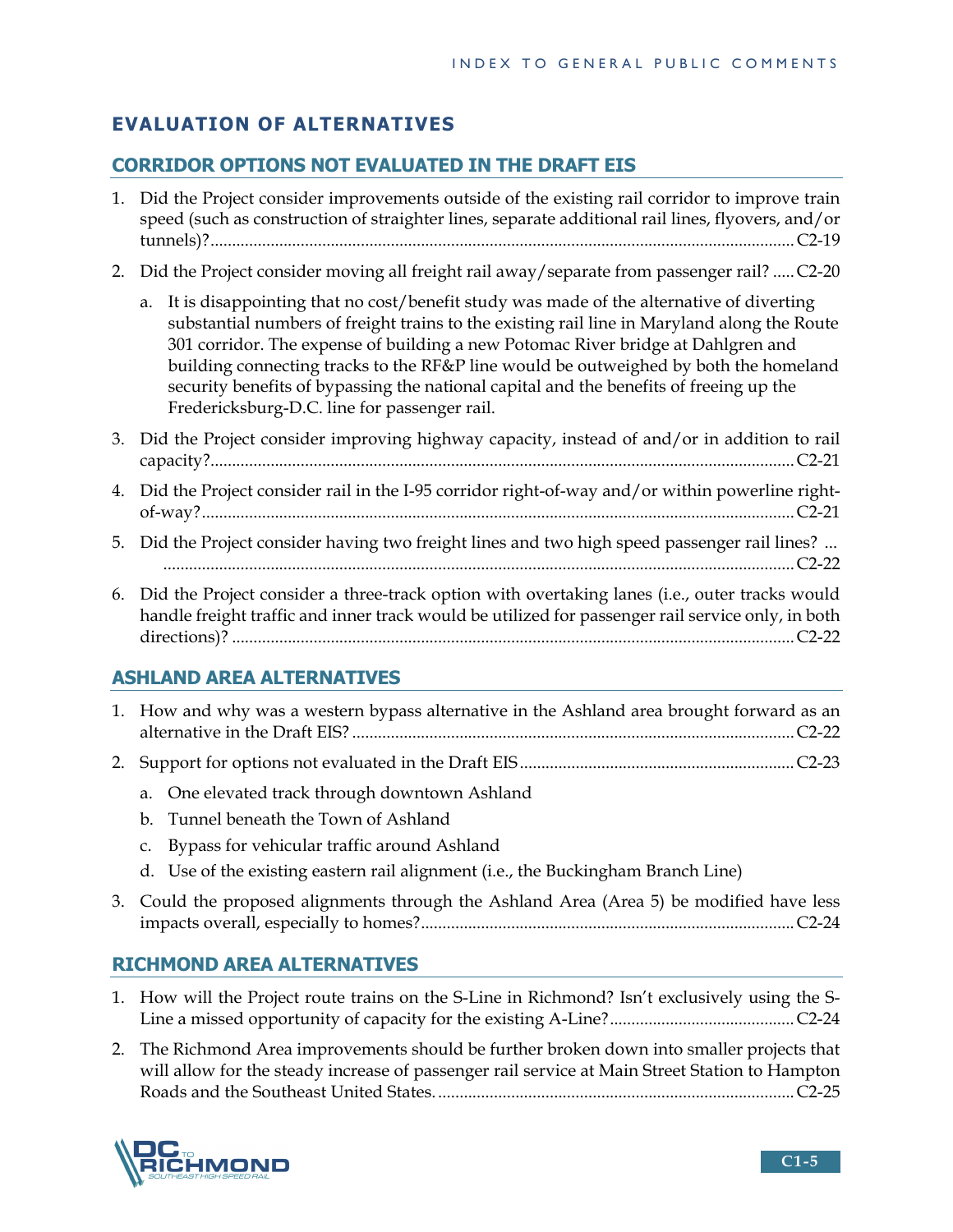## **STATION EVALUATION**

- 1. Concern about which stations are being served by new DC2RVA service throughout the corridor, why those locations were chosen, and/or suggestions of additional stations or transit services that should be added along the corridor ...................................................... C2-26
- 2. Concern about which stations are being served within Richmond, their operations, and/or their connections to other modes of travel ............................................................................... C2-26
- 3. Concern regarding proposed level of boarding platforms at stations as part of Project improvements .............................................................................................................................. C2-28
	- a. The Project should ensure that all platforms are at train-door level so that ADA customers do not have to utilize a lift / wait for the conductor to find a ramp at the station.
	- b. Not having "high-level" platforms in this Project adds travel time to trips. It looks like the Project will have at least four stations (if not more) that are "low-level" and that's going to add at least two minutes to every train in both directions.
	- c. The objections to "high-level" platforms seem to be that VRE owns equipment designed for "low-level" platforms and that freight railroads don't like "high-level" platforms, but there has to be a solution to those concerns from other places in the country.
- 4. Are future parking demands being addressed / increased at stations as part of this Project? . ................................................................................................................................................... C2-29
- 5. Station-specific concerns ............................................................................................................. C2-30
	- a. Carmel Church Station has been supported by the last three administrations and has been included in the last two Virginia State Rail plans. It was studied in depth by DRPT and affirmed in the Amtrak Station Area Planning and Land Use Analysis study from August 2008. While the Project states that it does not preclude the development of new stations, the Project should include the station that the Caroline County community has been working on with the full support of the Commonwealth.
	- b. In Fredericksburg, the Project should look into renovating the current historic station as a passenger station rather than building a new station.
	- c. What is happening at the Ashland Station? The Project needs to be sensitive to the aesthetics of the historic building.

# **ENVIRONMENTAL IMPACTS**

## **GENERAL**

- 1. Is there no route which would not impact local citizens? ..................................................... C2-31
- 2. The environmental impacts and/or monetary cost of the Project are not worth the projected time-savings of passenger rail. High speed rail is prohibitively expensive when compared to the time-savings for passengers using these trains. It is not fair to ask residents to "pay" for this when they will not be seeing any benefit. ........................................................................ C2-31

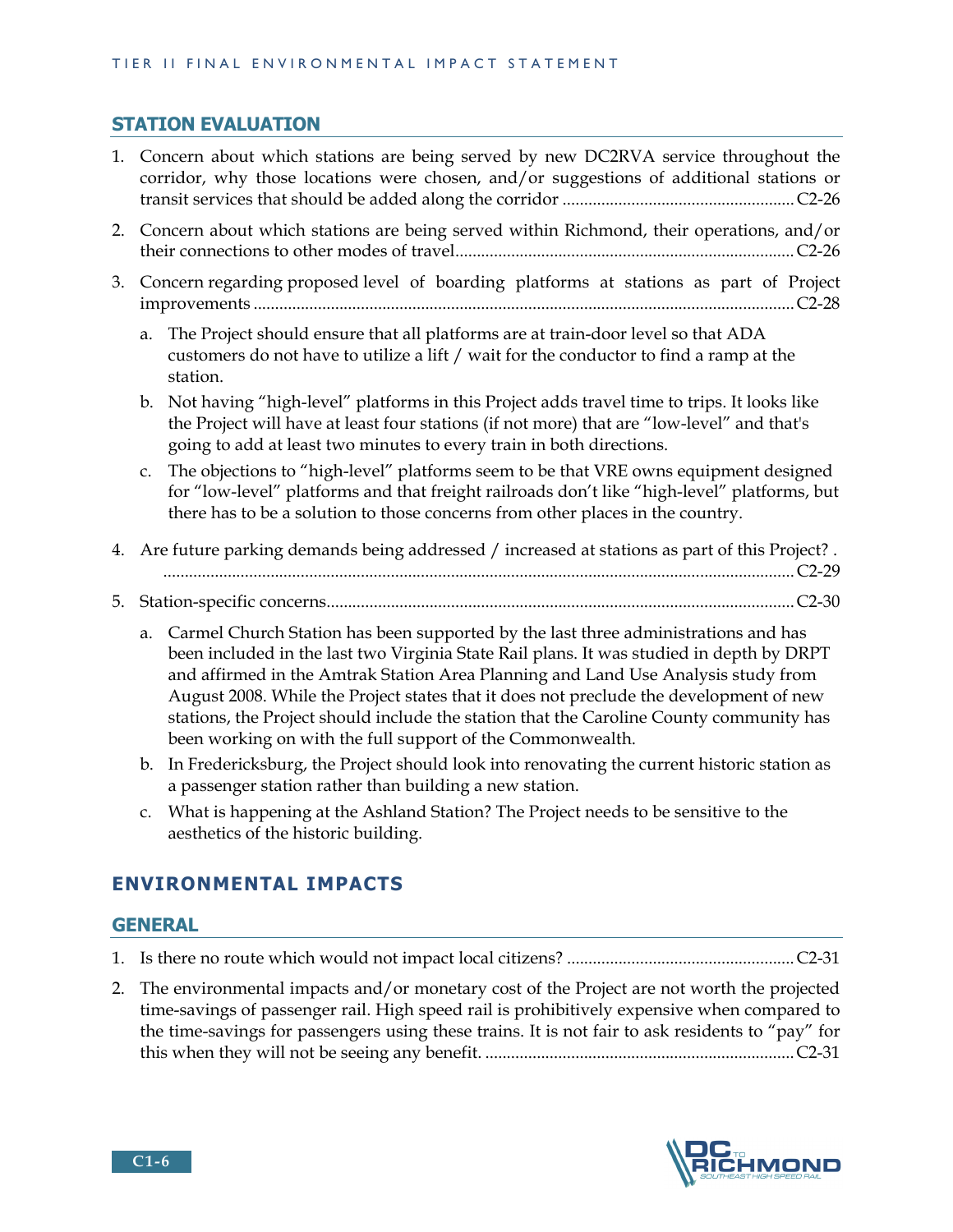# **TRAFFIC / TRANSPORTATION**

|    | 1. Concern about safety and/or accessibility of public at-grade roadway crossings as evaluated                                                                                                                                                                                                                                                                                                                                                   |  |  |  |
|----|--------------------------------------------------------------------------------------------------------------------------------------------------------------------------------------------------------------------------------------------------------------------------------------------------------------------------------------------------------------------------------------------------------------------------------------------------|--|--|--|
| 2. | What is happening to the existing at-grade treatments in the corridor (public crossings)?                                                                                                                                                                                                                                                                                                                                                        |  |  |  |
| 3. | Concern over private driveway access and/or crossing treatment throughout the corridor                                                                                                                                                                                                                                                                                                                                                           |  |  |  |
| 4. |                                                                                                                                                                                                                                                                                                                                                                                                                                                  |  |  |  |
|    | In Ashland, the proposed alternatives would not increase safety of at-grade roadway<br>a.<br>crossings, especially at the main intersection in downtown Ashland (England<br>Street/Thompson Street crossing).                                                                                                                                                                                                                                    |  |  |  |
|    | In Ashland, railway traffic currently affects traffic flow by blocking intersections up to<br>b.<br>$15 - 20$ minutes. This is not covered in the Draft EIS.                                                                                                                                                                                                                                                                                     |  |  |  |
|    | There has not been adequate attention to how disruptive the destruction/construction<br>c.<br>through the town of Ashland would be. Shutting down Center Street for several years<br>will create an inconvenience to all residents.                                                                                                                                                                                                              |  |  |  |
| 5. |                                                                                                                                                                                                                                                                                                                                                                                                                                                  |  |  |  |
|    | In the Northern Virginia Area, there is no reference to problems at Railroad Avenue in<br>a.<br>Woodbridge. If a new 2-track bridge is to be built east of the existing bridge at Occoquan<br>Creek, what will happen to access to houses on Railroad Avenue? The properties have<br>no legal access to a public road except by using Railroad Avenue, which belongs to<br>CSXT. There should be a frontage road study, with pedestrian passage. |  |  |  |
|    | In Ashland, what is the plan for the Gwathmey Church Road crossing, which serves a<br>b.<br>landlocked community? As rail traffic increases, the safety of the crossing will become<br>more of a problem.                                                                                                                                                                                                                                        |  |  |  |
|    | In Ashland along the western bypass (Build Alternatives 5C and 5C-Ashcake in the<br>c.<br>Draft EIS), there are families who presently gain ingress and egress from Cross Road.<br>With the rail corridor replacing Cross Road, what happens to property owners in this<br>area?                                                                                                                                                                 |  |  |  |
|    | RIGHT-OF-WAY / DISPLACEMENTS / PROPERTY VALUE                                                                                                                                                                                                                                                                                                                                                                                                    |  |  |  |
| 1. | Concern about process for acquiring private property, including compensation, timing, need,                                                                                                                                                                                                                                                                                                                                                      |  |  |  |
|    | 2. How are farms addressed in the property evaluations of the Draft EIS? Are farms considered                                                                                                                                                                                                                                                                                                                                                    |  |  |  |

3. It seems that people with property the railroad crosses would only be compensated for the actual amount of land used by the physical railroad, with no value given to a single property that is split into pieces by the Project, such as a farm with a barn on one side and a pasture on the other. ....................................................................................................................................... C2-37

businesses? ................................................................................................................................... C2-37

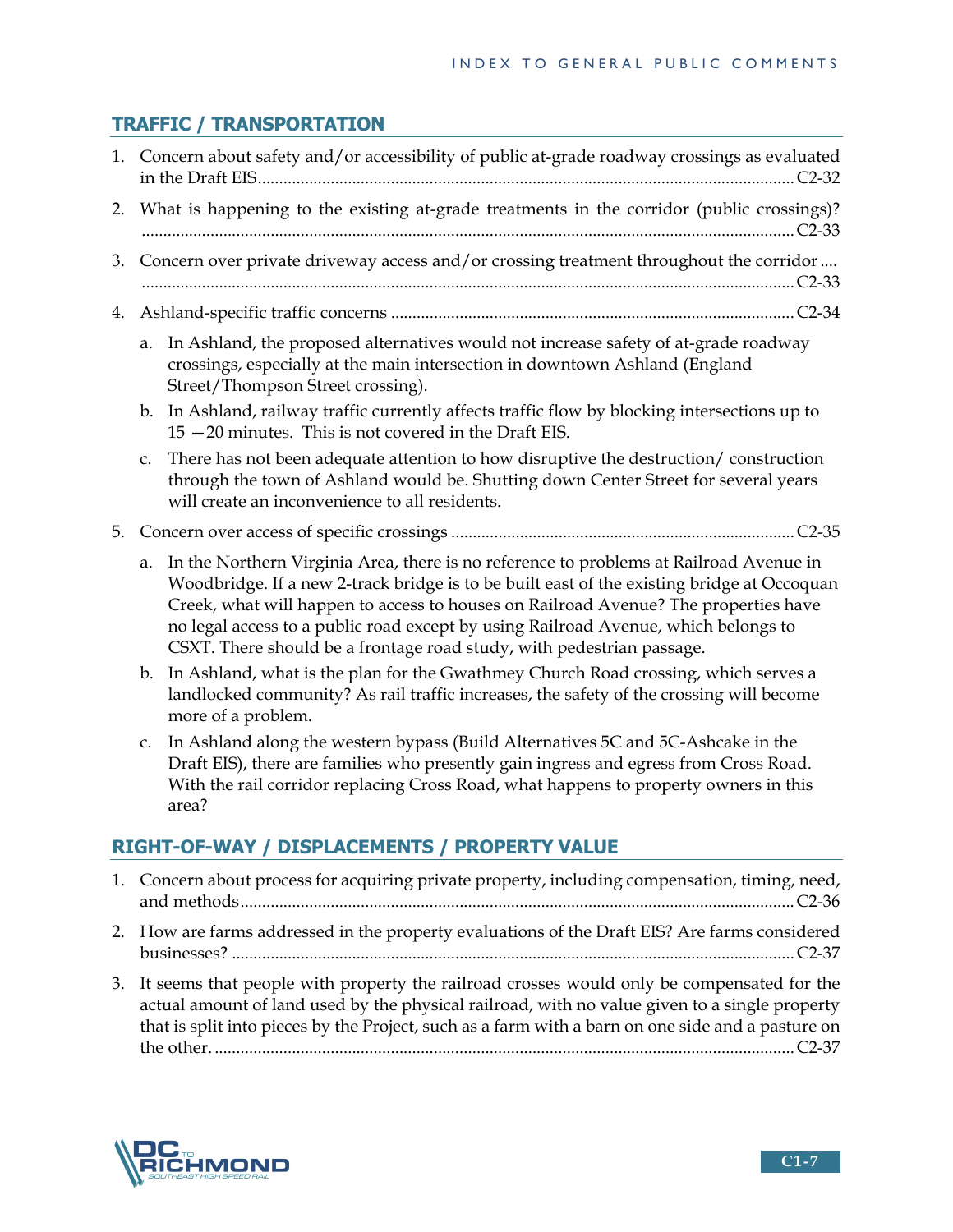#### TIER II FINAL ENVIRONMENTAL IMPACT STATEMENT

- 4. Concern about property values ................................................................................................. C2-37
	- a. Since the Project might not be completed until 15**—**20 years from now, this Project would encumber property owners land by basically tying their hands in the ability to utilize their property rights, and the value of their property would be devalued.
	- b. In the Ashland Area, concern that the impact on property values of the proposed Project is immediate. Even just the discussion of shutting down Center Street for 2**—**3 years is hurting real estate prices now.
- 5. Concern that impacts to homeowners that are not directly located on the tracks are not considered as part of the Project ............................................................................................... C2-38
- 6. Concern that the Draft EIS did not address the economic impact in the Ashland Area ... C2-39
	- a. In the Ashland Area, concern about negative economic impact of the construction of alternatives through town. The FRA decision will have immediate economic impacts, even if it is scheduled for 15**—**20 years in the future.
	- b. In the Ashland Area, the western bypass option will significantly impact taxpaying property owners with lower property values for homes, farms, and land. This negative economic impact will not simply affect the homes and lands in the immediate area of the proposed tracks, but many more homes, farms, and lands in the vicinity of the entire western bypass. These additional taxpaying property owners have not been included in the fact-finding efforts of the rail reports.
- 7. In the Richmond area, there was no discussion of any potential impacts to local industrial businesses that this Project would affect outside of the Main Street Station Area. ........... C2-39
- 8. In the Ashland area, it is not clear from the Draft EIS documentation exactly how many houses are impacted by the bypass alignments? ................................................................................. C2-40

#### **LAND USE**

- 1. Lansdowne Road in Spotsylvania County is currently a two-lane facility. The Draft EIS mentions a grade separation where it crosses the tracks near the City of Fredericksburg. The County Comprehensive Plan recommends a future four-lane divided roadway for Lansdowne Road that should be considered as part of this Project..................................... C2-40
- 2. In Ashland, concern how a bypass would adversely impact Hanover County growth plans and/or is not compatible with County land use plans. For properties along the bypass alignment, houses are zoned for residential, so how can a bypass be built? ...................... C2-40
- 3. In Ashland, what is the opinion that VDOT has on this western bypass which is in conflict with their planned 4-lane north and western bypass of Ashland (starting at Cross Corner Road and ending at Staples Mills (Route 33))? That study was performed in the early 1990s. Numerous town meetings were held, and the route was chosen either on or very close to existing roadways. How does DRPT propose to close off Cross Corner Road with this West Ashland Bypass and still incorporate VDOT's planned bypass? Does DRPT or FRA have the authority to supersede existing plans by VDOT? ................................................................... C2-41

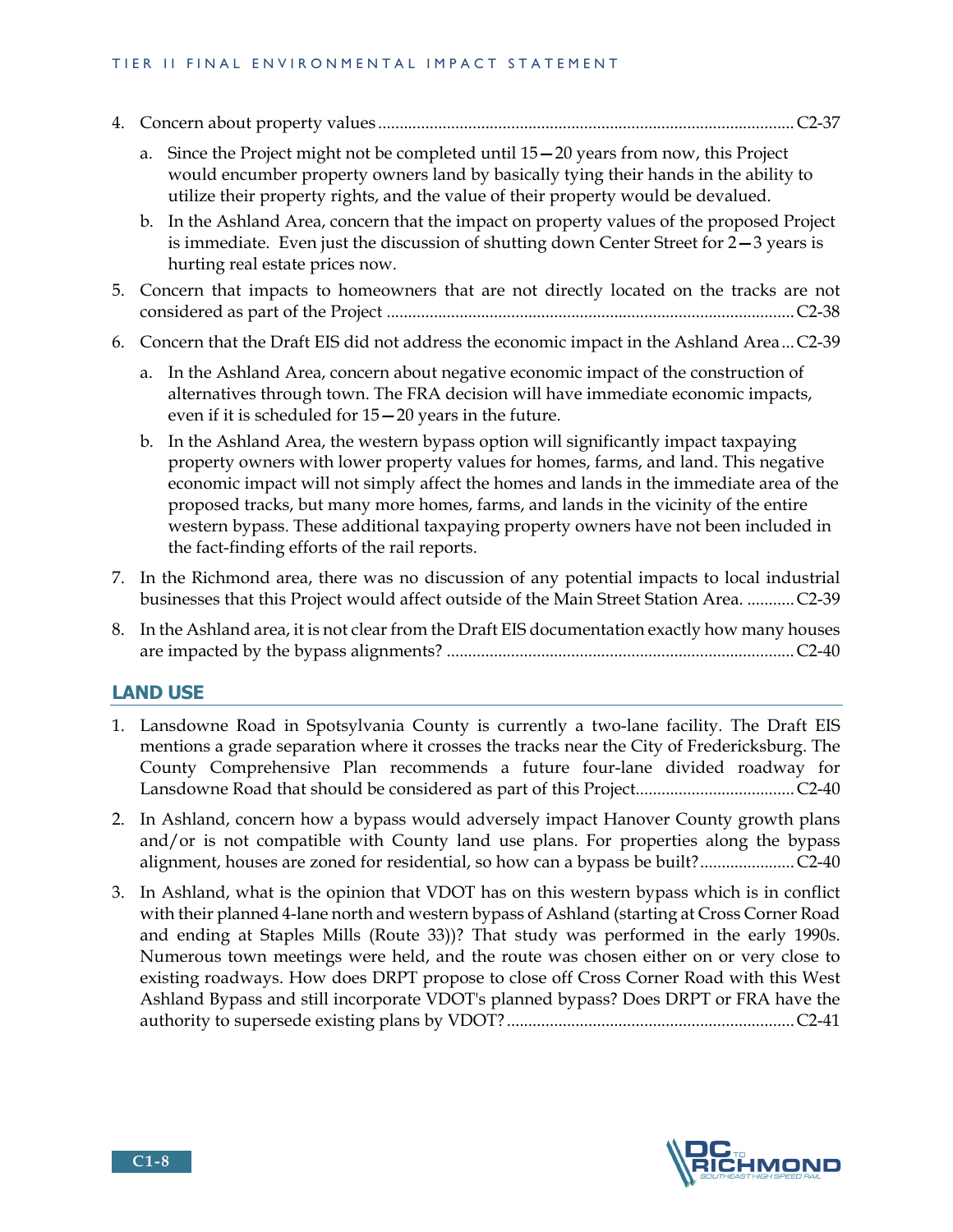# **COMMUNITY FACILITIES / TITLE VI / ENVIRONMENTAL JUSTICE**

| 1. |                                                                                                                                                                                          |                                                                                                                                                                                                                                                  |  |
|----|------------------------------------------------------------------------------------------------------------------------------------------------------------------------------------------|--------------------------------------------------------------------------------------------------------------------------------------------------------------------------------------------------------------------------------------------------|--|
|    | a.                                                                                                                                                                                       | Will the Project affect more environmental justice (EJ) communities than non-EJ<br>communities? If so, are there viable alternative routes which would have less of an<br>impact on an EJ community and why haven't they been chosen?            |  |
|    | $\mathbf{b}$ .                                                                                                                                                                           | What specific actions have been taken to ensure that minority and/or low-income<br>communities are not disproportionately affected by the construction and use of high<br>speed rail? How will coordination with these communities be conducted? |  |
|    | 2. It is discrimination that the Project does not include roll on / roll off level platforms at all                                                                                      |                                                                                                                                                                                                                                                  |  |
| 3. |                                                                                                                                                                                          |                                                                                                                                                                                                                                                  |  |
| 4. | Concern that the third rail options through Ashland do not appropriately consider impacts to                                                                                             |                                                                                                                                                                                                                                                  |  |
| 5. |                                                                                                                                                                                          | Concern about specific community facilities located along the bypass alignments in Ashland                                                                                                                                                       |  |
|    |                                                                                                                                                                                          | a. To Independence Christian Church from the Western Bypass alternatives in the Ashland<br>Area (Build Alternative 5C and 5C-Ashcake).                                                                                                           |  |
|    | b.                                                                                                                                                                                       | To Kiddie Kingdom (a non-profit child care center) from the Western Bypass alternatives<br>in the Ashland Area (Build Alternative 5C and 5C-Ashcake).                                                                                            |  |
| 6. |                                                                                                                                                                                          |                                                                                                                                                                                                                                                  |  |
| 7. | No consideration was made for any individuals with disabilities, who would be impacted by<br>the sound and vibrations from a rail being close to houses along the Ashland Western Bypass |                                                                                                                                                                                                                                                  |  |

# **FARMLAND**

- 1. The proposed Project would impact acres of land that are currently farmed. Not only does this mean that farmers would be unable to farm the land, but it could be impossible to leave cattle in pastures split by a train track. Does the Project account for these ramifications? ........ .............................................................................................................................................................. C2-44
- 2. The Project should uphold the Farmland Protection Act and the Local Agriculture Districts Act quoted in the Draft EIS which were put in place to minimize the conversion of the Commonwealth's farmland to nonagricultural uses. ............................................................. C2-44
- 3. The dairy industry is in peril all on its own. Over the last 15 years dairies in Hanover have diminished and warrant protection. ......................................................................................... C2-45

# **BICYCLE AND PEDESTRIAN FACILITIES**

- 1. Concern regarding consideration/accommodation of bicycle and pedestrian facilities .. C2-45
	- a. It is an oversight that the Project does not include a parallel greenway. The Project corridor should include a multiuse path that connects to trailways that are in place or planned along the corridor, such as the East Coast Greenway.

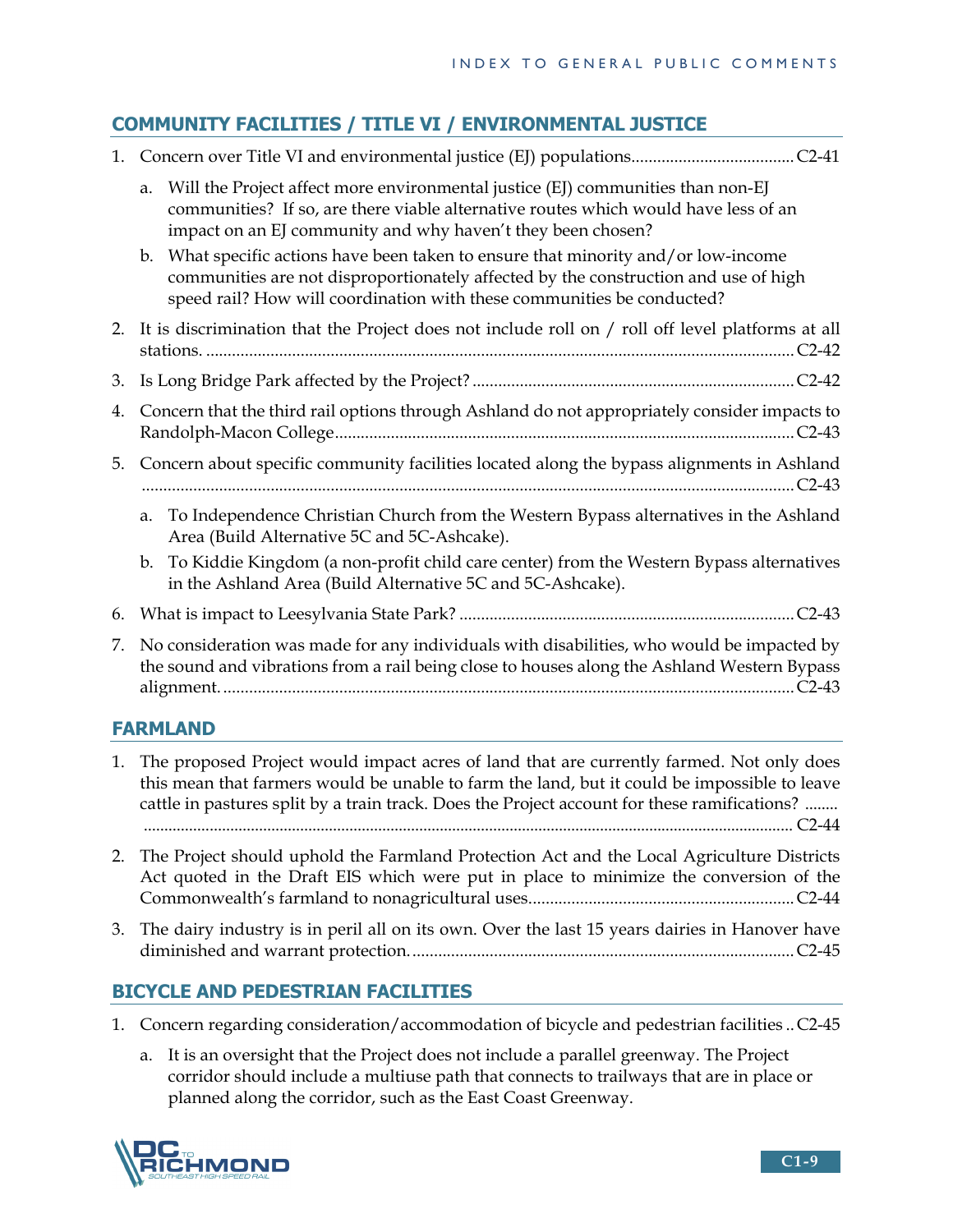- b. The Draft EIS did not focus enough on bicycle and pedestrian facilities. Bicycle and pedestrian facilities should be considered and accommodated as part of at-grade and/or grade separated crossings.
- c. Walking over the tracks is an impediment and impossible for wheelchairs and mobility aids. How does the Project improve these problems?
- 2. Will bicycles be allowed / accommodated for on all the new trains? If not, why? .......... C2-46
- 3. Ashland is home to the intersection of Bicycle Routes 1 and 76. The Draft EIS did not consider these trails that would be impacted by all through-town build alternatives. ..................... C2-47

## **CULTURAL RESOURCES**

- 1. Concern regarding the Main Street Station options in Richmond and their impact on the Shockoe Bottom Area and the cultural resources related to slave trade in the area, including the footprint of the "Burial Ground for Negros", Lumpkins Jail/Devil's Half Acre, and/or the proposed Memorial Park. Concern that impacts to these resources, either individually or as a whole, were not fully considered within the Draft EIS. ......................................................... C2-47
- 2. Concern regarding the third-rail options through Ashland and their impact on the historic districts / properties, including the potential Berkleytown Historic District. The Section 106 study revealed buildings that are potentially eligible for individual listing. Aren't historic districts and buildings elevated to individual listings supposed to be protected? ............ C2-50
- 3. In the Ashland Area, how did cultural resources studies along the bypass alignment differ from those along the main corridor through Ashland? Have any studies been conducted on any potential structural changes that may occur to these properties due to additional freight and passenger rail trains? ........................................................................................................... C2-51
- 4. Concern regarding the Rosemont Historic District in Alexandria ....................................... C2-51
- 5. In Ashland, residents living along the tracks receive tax credits from the state to maintain and preserve historic homes. How will this be impacted by the Project? ................................... C2-51
- 6. In Ashland, the Commonwealth has invested in the town itself to preserve its historic character. Any three-track option through town would be at odds with those state-sponsored efforts**—**how does the document account for this investment? ............................................ C2-52
- 7. The Draft EIS did not give adequate consideration to the impact on the cultural, archeological, and historic site of Ferry Farm, George Washington's boyhood home. Currently Stafford County is re-configuring the entrance road to this cultural site to align with the Ferry Road and Route 3 (Kings Highway) intersection, which would be directly across from the rail crossing of Ferry Road on the Dahlgren spur (relevant to the 3C option). ......................... C2-52

## **NATURAL AND WATER RESOURCES**

1. How will the Project reduce and/or mitigate the effects on the groundwater and private wells throughout the construction and long-term operation of the railways? Will the Project be assessed for its potential to contaminate water supplies under the Safe Water Drinking Act amendments? How will these specific potential sources of pollution be monitored and addressed so that contamination is minimized to the lowest levels possible? Are there measures in place for how to address a contamination episode if one occurs due to the Project?



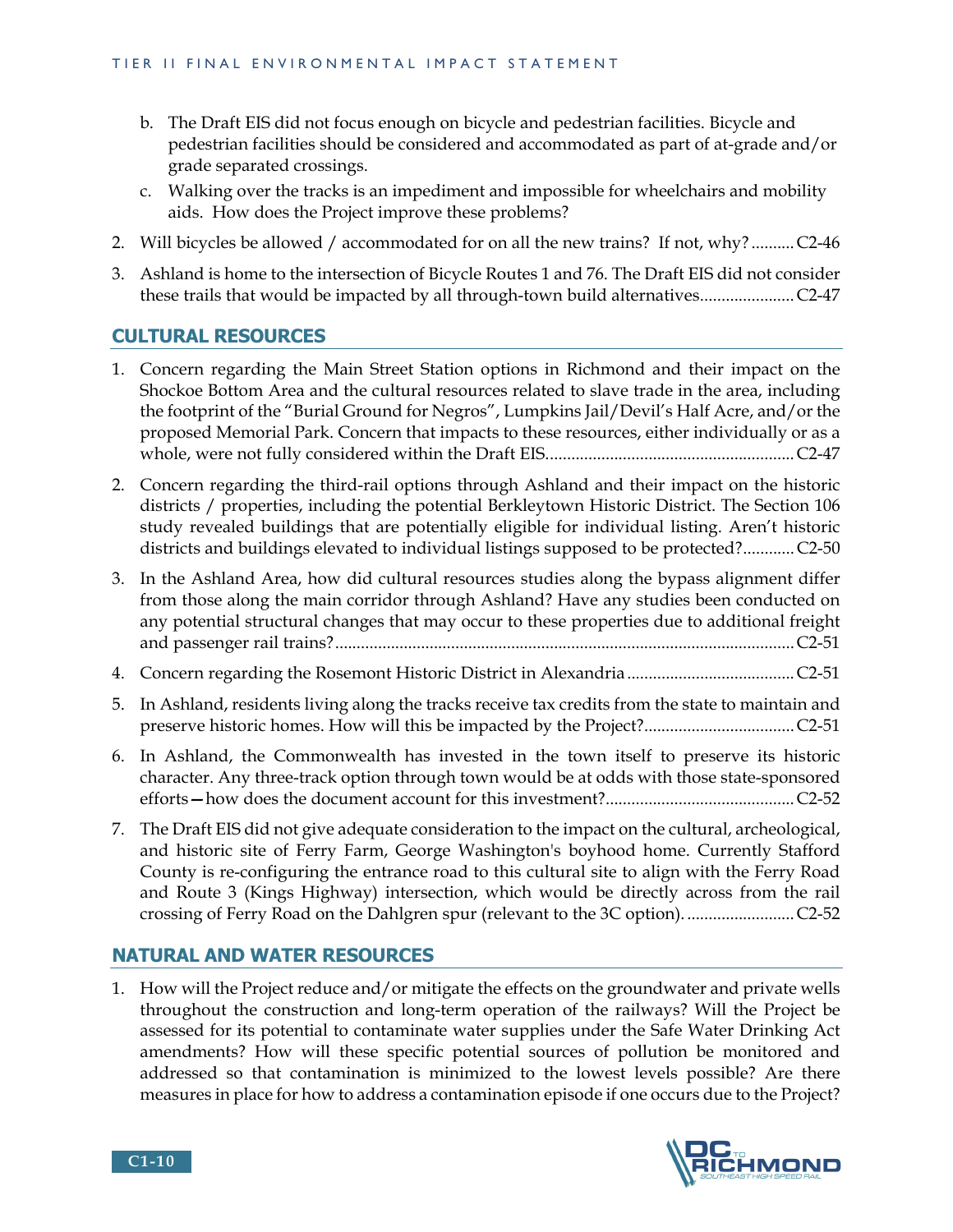A testing and alert mechanism for contaminated water should be implemented in order to ensure groundwater stays clean and safe for use. .................................................................. C2-53

- 2. How will the Project protect flood zones / wetlands or get approval from DEQ to build in these areas? More must be done to absorb the cost of losing wetland ecosystems. ......... C2-53
- 3. The effects of sea level rise are not considered by the Draft EIS. Currently, there are stretches along the corridor where the water seems to be lapping at the tracks already. That's going to be a growing problem and needs to be addressed. ................................................................ C2-54
- 4. Concern over "missed" natural and/or water resources in the Ashland Area along the Western Bypass alternatives (Draft EIS Build Alternatives 5C and 5C-Ashcake) .............. C2-55
	- a. In the Ashland Area, the proposed bypass (Build Alternatives 5C and 5C-Ashcake in the Draft EIS) would kill a Giant Sequoia on the land at 12311 Elmont Road.
	- b. In the Ashland Area, a property owner along the Western Bypass (Draft EIS Build Alternative 5C and 5C-Ashcake) found a male (red eyed) eastern box turtle. Its roaming radius is approximately 1 mile.
	- c. In the Ashland Area, property along the Western Bypass (Draft EIS Build Alternative 5C and 5C-Ashcake) has wetlands and flood zone areas. If property owners cannot build in this area, how is it legal to build a train track? The number of trees that will have to be cut and soil that will have to be disturbed will be devastating. The DEQ of VA website seems very clear that it can't happen. These areas are also home to native wildlife such as deer fox owls and eagles, which could become landlocked if the Project is built.
- 5. As our region and state see more traffic, investment in Long Bridge across the Potomac is a critical component to handle growth in Amtrak and VRE and freight. All that construction must meet high standards for sediment and erosion control and long-term stormwater management. ................................................................................................................................ C2-56
- 6. What is the plan for design of bridge openings over navigable waterways, including Neabsco Creek? ............................................................................................................................................ C2-56

# **NOISE AND VIBRATION**

- 1. Concern about what noise and /or vibration studies have been conducted as part of the Project ............................................................................................................................................ C2-57
	- a. How will noise and vibration of high speed rail compare to current Amtrak, CSXT, and commuter trains?
	- b. Noise and vibration levels were not studied for all traffic that would travel on new line such as freight and other passenger trains.
	- c. The effects of increased weight from heavier and longer trains and the increases in the future were not considered, nor is the closer distance about 15 feet considered.
	- d. What about impacts due to existing trains or when existing trains pass by each other? This Project will increase the ability of other trains to move more quickly. What would the vibration and noise impacts be of increased speeds of these other trains?
	- e. The noise impact assessment failed to assess and compare current noise exposure versus projected future in terms of length of time of exposure and any increases in decibels.
	- f. Concern over impact to underground pipelines within the railroad easement, especially since some of these may be very old and not withstand increased vibrations from the Project.

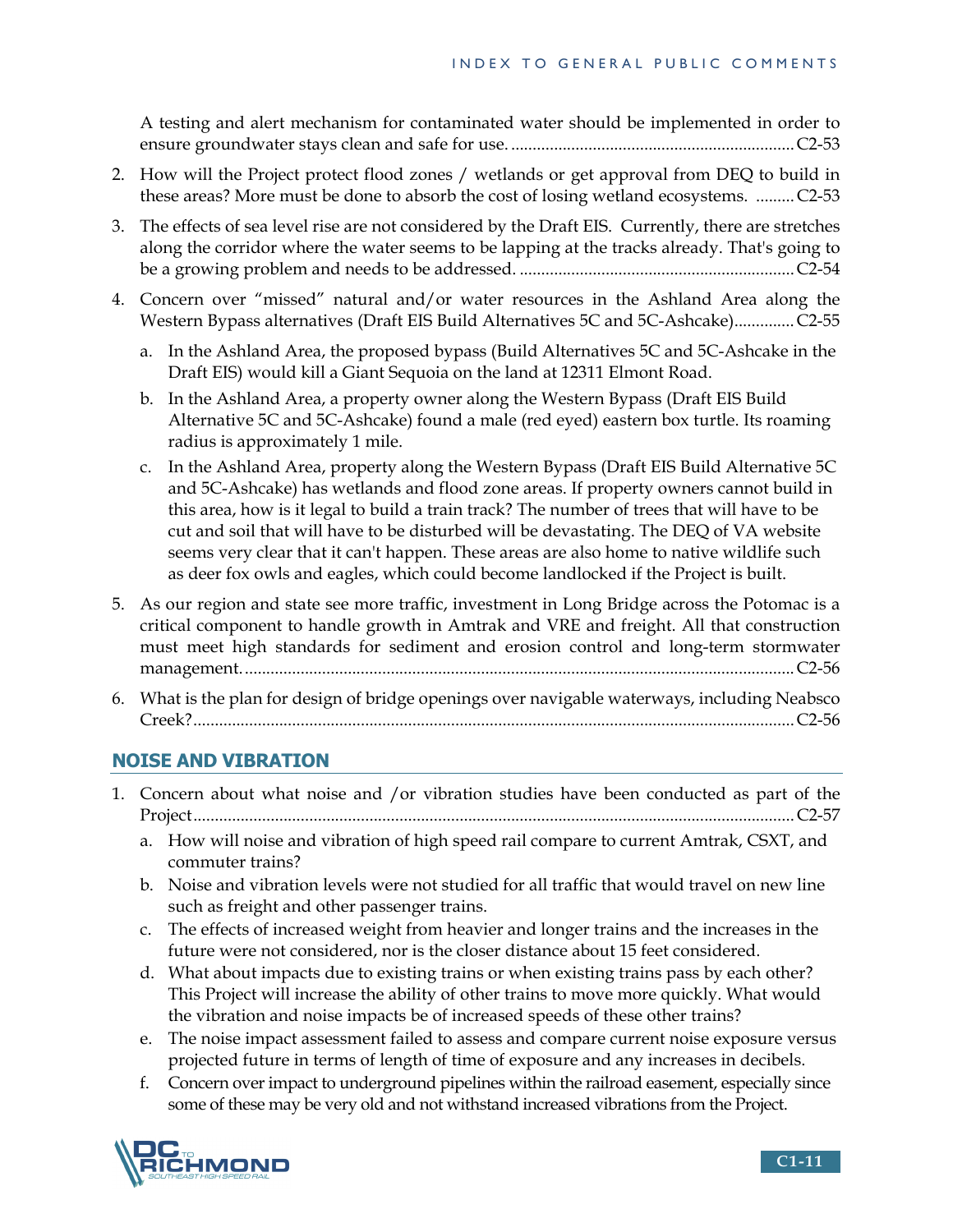#### TIER II FINAL ENVIRONMENTAL IMPACT STATEMENT

- 2. Concern about noise and vibration mitigation........................................................................ C2-59
	- a. What noise and vibration mitigations are occurring? Residences already have noise impacts and/or shaking of homes when the trains go past, which will get worse with the addition of new rails. Can an impact study and/or mitigation (natural and/or manmade, i.e., noise barriers) be completed? Are you going to pay for damage that the Project does to homes shaking?
	- b. Concern that Draft EIS does not detail mitigation. When will residents know whether the severely impacted residential areas will be looked at for noise barriers? Will mitigation include sound walls and / or requests for sound walls?
- 3. Concern about noise and vibration during construction, which doesn't seem to be evaluated in the Draft EIS ............................................................................................................................. C2-60
- 4. The noise and vibrational impact section of the Draft EIS falls far short of describing, if not actively disguises, the increased vibrational and noise impact that another set of tracks and the resulting increased high speed train and freight traffic will have on the livability of the surrounding neighborhoods. The report fails to note that some homes are all built on marine clay. This is in contrast to what the report says, which states that the soil on which the tracks are built minimally conducts vibration or noise. The Project should mandate slow moving trains and lighter trains and enforce these regulations. ........................................................................ C2-60
- 5. If adequate engineering studies had been done, the conclusion would be that many of the historic homes along the corridor would not be able to withstand the construction / drilling impact that will occur because of the Project. ......................................................................... C2-61
- 6. Why has no one has done a noise and vibration study on any of the houses on Mount Vernon Avenue near King Street Metro? Due to the proximity of these houses to the tracks, such a study should have been a priority for this EIS to be taken seriously. .................................. C2-61
- 7. Concern about train horn use .................................................................................................... C2-61
	- a. There are existing quiet zones in the corridor to prevent the trains from blowing horns. The Project should establish new quiet zones in other areas throughout the corridor?
	- b. Will the Project significantly decrease frequency and decibels of train horns?
	- c. The process for evaluating locomotive air horn noise in Crystal City and Alexandria is flawed. 110 decibels is in the Code of Federal Regulations, but that level of air horn noise is an issue.

## **AIR QUALITY**

- 1. The Draft EIS doesn't seem to reflect the reduction in highway emissions that could occur if more people chose to travel by rail. .......................................................................................... C2-62
- 2. Increased train traffic from the Project will cause an environmental burden on the people living next to the tracks because of the additional diesel fumes and related emissions which impact the air quality, which was not addressed in the Draft EIS. ...................................... C2-62
- 3. There is no consideration given to air quality during construction in the Draft EIS. There will be fumes and noises coming from construction that it will be unhealthy to residents and their posterity. ....................................................................................................................................... C2-63



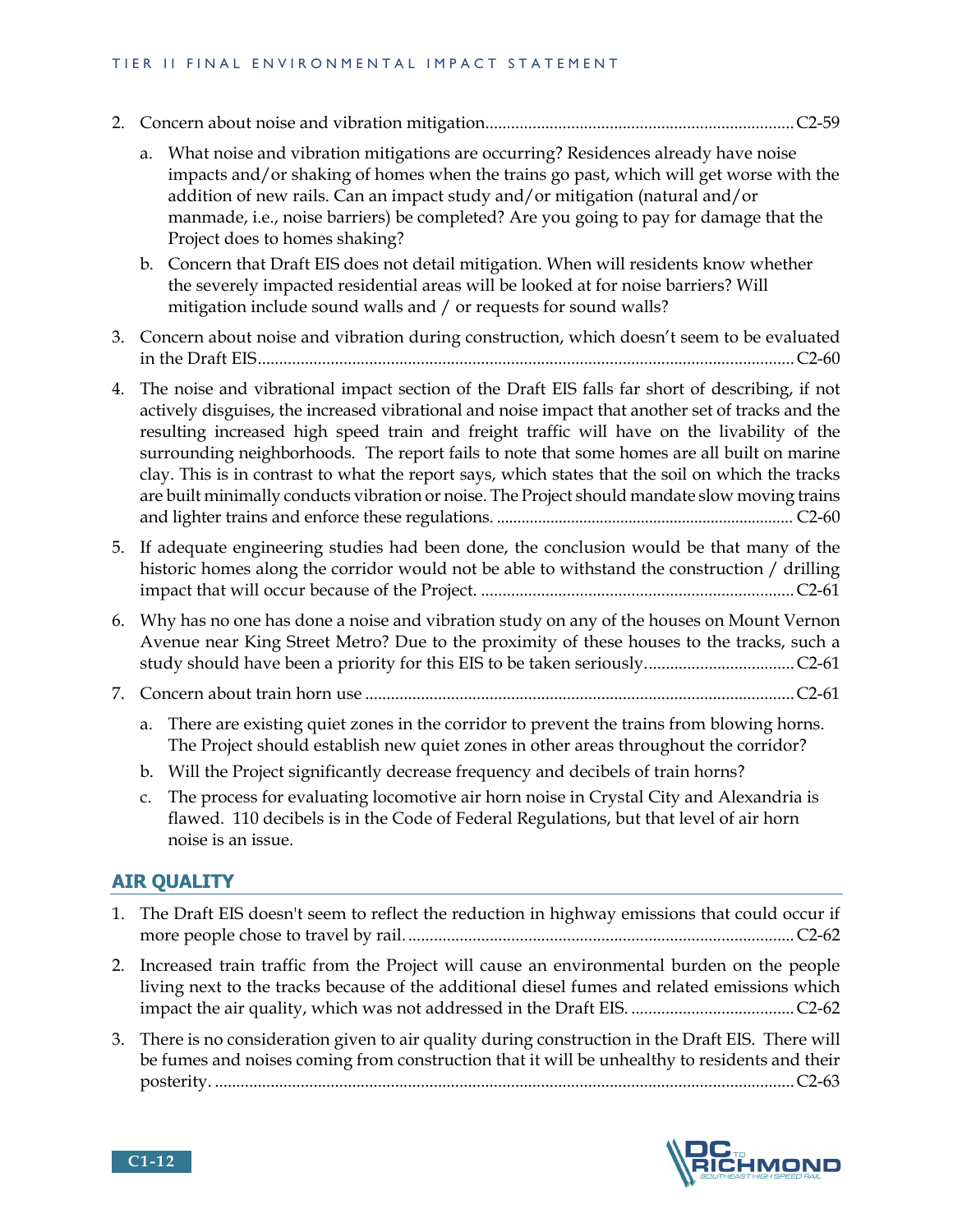# **VISUAL/ AESTHETIC**

- 1. How are visual impacts evaluated, both throughout the corridor and within historic downtown Ashland streetscape specifically? .......................................................................... C2-63
- 2. Page 3-54 of the Draft EIS lays out the definition of Visual Resources: "Viewers in visually sensitive resource areas are typically involved in outdoor activities where their sensitivity to the surrounding visual environment may be heightened." However, later on page 3-66 of the Draft EIS, it states in regard to VAU 5-2 or the western bypass of Ashland that "no sensitive visual resources are identified within this unit." This is incorrect, as bicyclists, walkers, and joggers frequent Yowell Road and the private residences there. This area of private residences provides a visual resource to viewers traveling in this VAU and should be taken into consideration in the final copy of the EIS given its regular recreational use. ..................... C2-64
- 3. The Project will have a negative visual and noise impact on homes and Blue Park in Alexandria if the existing "greenbelt" of mature trees and shrubs along the railroad tracks are cut down. The Draft EIS maps show that some of this greenbelt is within the Project's area of temporary and permanent impact. ........................................................................................... C2-64

## **HAZARDOUS MATERIALS**

- 1. The DC2RVA will provide CSXT an upgraded rail system with the potential of moving more freight and toxic materials though the Project corridor. ........................................................ C2-65
	- a. Do more trains mean more chances that a hazardous spill will happen?
	- b. In the Bypass alignments, the Project will be introducing the potential for hazardous materials in previously pristine places. How is that accounted for?

## **INDIRECT AND CUMULATIVE EFFECTS**

|  | 1. Concern about secondary/cumulative impacts in and around FredericksburgC2-65 |  |
|--|---------------------------------------------------------------------------------|--|
|  |                                                                                 |  |

2. In the Richmond Area, the Draft EIS does not take into account the indirect/cumulative effects of the Project, including induced development. ..................................................................... C2-66

## **SAFETY**

- 1. Does adding a third rail increase the risk of train derailments? ........................................... C2-66
- 2. Within Ashland, a third track would significantly endanger Randolph-Macon College's students, faculty and staff, and tens of thousands of annual visitors. ................................. C2-66
- 3. Within Ashland, parked cars on Center Street/Railroad Avenue block visibility whether driving, walking, or biking. The difficult combination of street traffic, pedestrians, and trains from multiple directions is unsafe**—**how will the Project change these unsafe conditions? ...... ........................................................................................................................................................ C2-67

## **OTHER**

1. In Ashland, the analysis of the through town alternatives does not take into account the 100 year old trees and their history that would be destroyed. They date back to the Civil War. ........

.............................................................................................................................................................. C2-67